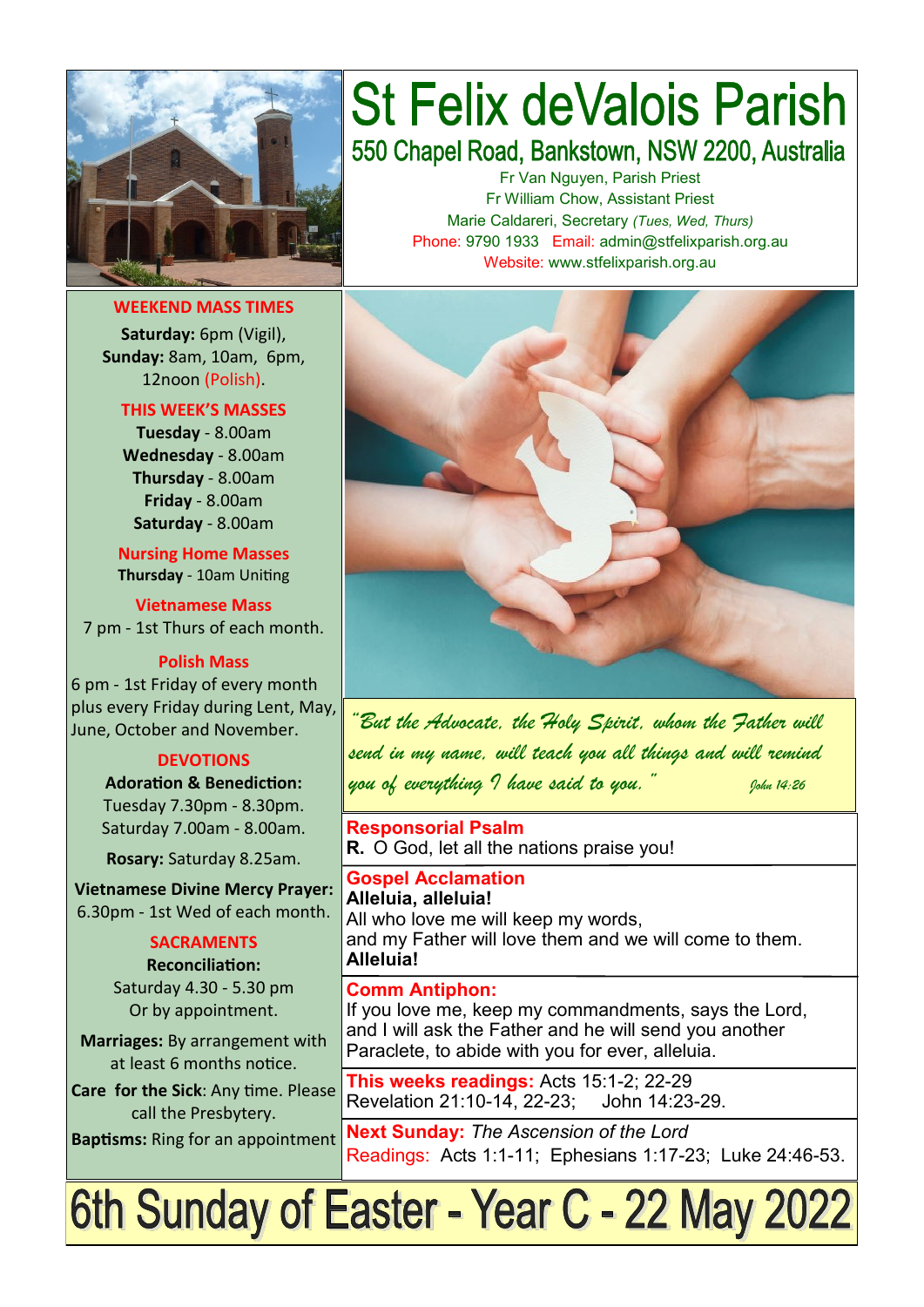## **Family Mass**

Next weekend we will resume our family Masses with St Felix Primary school. We welcome Kindergarten and Year 6 with their families at our 10am Mass next weekend.

# **Parish Pastoral Council**

The next PPC meeting will be held on Wednesday 25th May commencing at 7.00pm in the presbytery.

# **Funeral Details**

A long time parishioner Phyllis Vujkovic passed away on Tuesday 10th May. Her funeral will be held here at the Parish on Monday 30th May commencing at 10.30am. We pray for Phyllis and her dear family at this difficult time.

# **Didaskō – Online Catholic Adult Faith Formation**

The Parish Renewal Team is offering Sydney Catholics an opportunity to grow in their faith with spiritual, intellectual, human and practical formation. With a new short course on offer each month, *Didaskō* seeks to respond to Christ's Great Commission to "teach them the commands I have given you" (Mt 28:20), by building a culture of formation in our parishes. Courses are delivered online over three evenings by some of Sydney's best Catholic formators including Rev. Dr Gregory Morgan and Prof. Tracey Rowland. Cost: \$25 per course.

Bishop Umbers will present the first *Didaskō* course on Wednesdays 1 and 8 June, and Tuesday 14 June from 7:30pm – 8:45pm, with the topic "What Catholic Christians Believe: An Introduction to the Catechism."

Register at [www.gomakedisciples.org.au/cas](https://comms.sydneycatholic.org/ch/75218/bjjy2/2219764/pZYpo4qQ1LRjEMgr9QRtKtsvZBA5HN6FGrUyrXpB.html)-events/.

For more information, contact Helen Wagner at [parishrenewal@sydneycatholic.org.](mailto:parishrenewal@sydneycatholic.org)

# **Children & Young People's Participation in Catholic Communities Guide**

The Archdiocese of Sydney together with the Dioceses of Parramatta and Broken Bay have worked together to create the Children & Young People's Participation in Catholic Communities Guide.

This guide helps inform all adults within the Catholic Community with information on how to provide children and young people with an opportunity to experience meaningful contributions to decision making, to be heard and to be taken seriously. You can download a copy of this resource from the Safeguarding website www.sydneycatholic.org/safeguarding-and-child-protection/

# **PLANNED GIVING PROGRAM REQUEST FORM**

### **Would you like to become a regular contributor to the Parish?**

If so, please fill in this slip and return it to the Parish Office. Otherwise send an e-mail with your details to Marie at admin@stfelixparish.org.au

| Name                                  |                                               |                                                     |  |  |  |
|---------------------------------------|-----------------------------------------------|-----------------------------------------------------|--|--|--|
|                                       |                                               |                                                     |  |  |  |
| Fmail : .                             |                                               |                                                     |  |  |  |
| <b>WOULD LIKE</b><br><b>ENVELOPES</b> | WOULD LIKE TO CONTRIBUTE<br>USING CREDIT CARD | WOULD LIKE TO CONTRIBUTE<br><b>VIA DIRECT DEBIT</b> |  |  |  |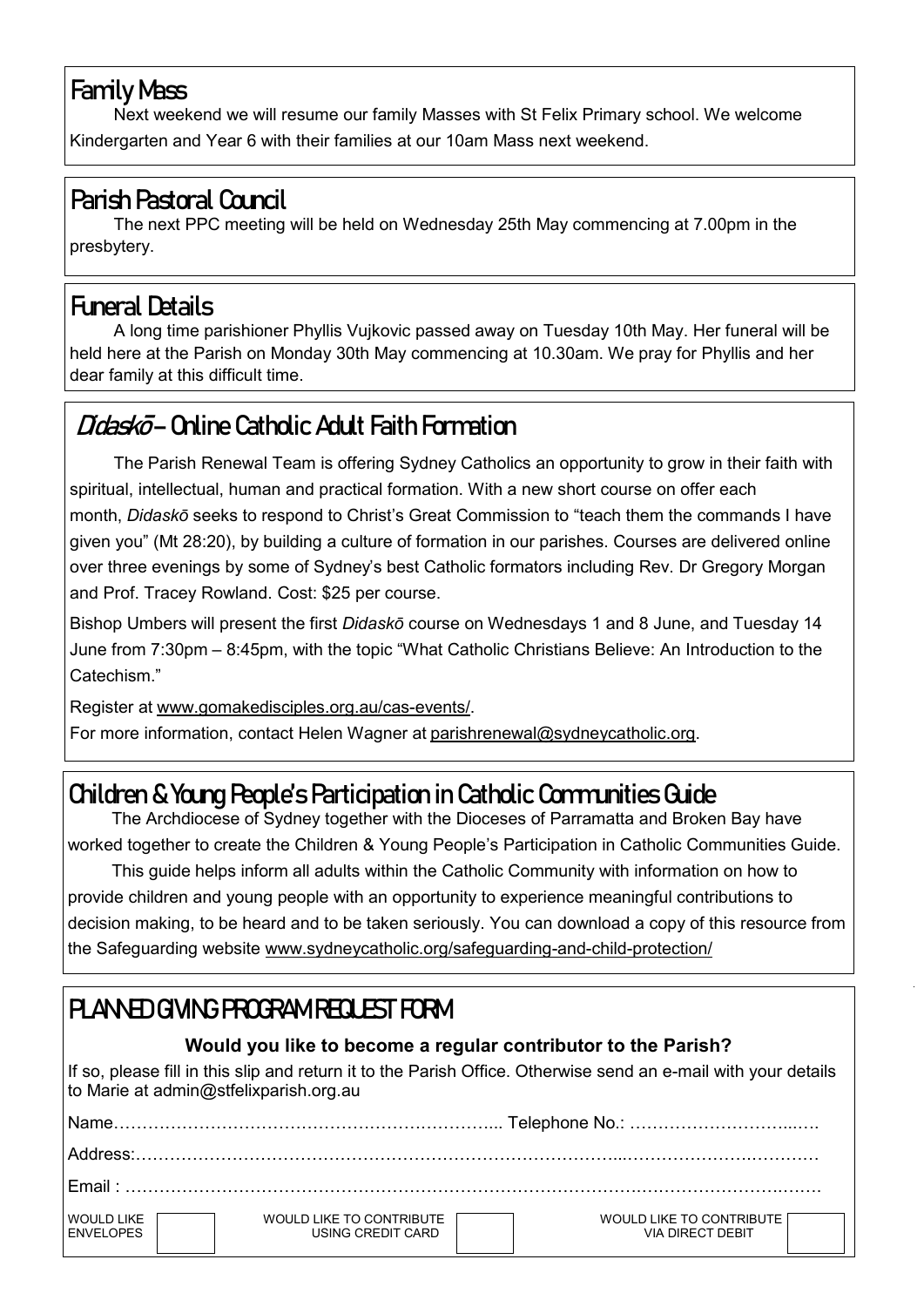Parents are always helping their children prepare for something, whether that consists of getting ready for school, preparing for an exam, or making preparations to go on vacation. In today's Gospel, Jesus prepares his disciples for his Passion, death, and Resurrection. He promises his Holy Spirit, gives them the gift of his peace, and tells them not to be troubled.

The Holy Spirit

As a family, talk about the kinds of events that you have prepared for together; surgeries, funerals, vacations, and first days of school are some examples. Talk about why it is important to prepare for important events in our lives. Then read aloud this Sunday's Gospel: John 14:23-29. Talk about how Jesus prepared his disciples for his Death and Resurrection and how he wanted them to be prepared for what would happen so that they would be able to believe.

Talk about how, as a family, you can prepare for Pentecost (only 2 weeks away), when we celebrate the coming of the Holy Spirit, our Advocate.

*© Copyright Loyola Press All Rights Reserved. Used with permission. [www.loyolapress.com](http://www.loyolapress.com)*

### **Mass Intentions:**

Reflection

**Recently Deceased:** Phyllis Vujkovic; Maria Nguyen Thi Tho

**Anniversary:** Fred Holmes; Tom & Chris Dalton; Loretta Christoffelsz; Swatantra Chakravarty; Frank & Edna Lander; Bill Galvin

**Deceased:** Maria Mun; JB Nghi; Maria Ngo; Theresa Nga; Rosa Nguyet; deceased members of Vincent & Lander families; Phero Nguyen Lien; Phaolo Nguyen Nhu Hung; GB Nguyen Ngoc Han; Maria Dao Thi Man; Maria Nguyen Thi Mai Hien

**Sick:** Tom Quilty, Jason Timbs & Bart Hennely, Dau (Xuan); Gerard Go; Fatima Fernandes; Marian Periera; baby Alan Dien Quan Nguyen; Monina Rodriguez Pineda; Tenshi Asriel Magdaleno Arcenas; Maria Carta; Teresita Martinez; Maria Kovatsun; Frannie; Madelyn Nicole; Jun Ibarra; Abida Gill; Vo Van Kiet; Maria Bui Thi Don; Josette Ackad; Nivea Wani; Diana Emilie Perez; Billy; Lagi Amoa; Clarence Ally; Jane Aquino; Glory Bereira; Jenny; Hoa Mai; Rosa House; Nivea Wanigesekera; Annick Duval; Henriette Tam Tinh Lam; Laura Malss; Rita Gattellari.

| <b>Weekly Rosters</b>  |                |                         |                  |                     |  |                                                                                   |                          |  |  |
|------------------------|----------------|-------------------------|------------------|---------------------|--|-----------------------------------------------------------------------------------|--------------------------|--|--|
|                        |                |                         | <b>22 MAY</b>    |                     |  |                                                                                   |                          |  |  |
| Reader 1               |                | Emmanuel Icard          | Joseph Dang      |                     |  | Mary O'Hea                                                                        | <b>Harriet Owusu</b>     |  |  |
| Reader 2               |                | <b>Patrick Abourizk</b> | Imelda Dela Cruz |                     |  | Thu Ha Kim                                                                        | "<br>$\epsilon$          |  |  |
| Acolyte                |                | Tuyen Tran (A)          | An Dang (A)      |                     |  | Martin Tran (A)                                                                   | Thanh Vu (A)             |  |  |
| Choir                  | <b>SMMC</b>    |                         |                  | <b>SSOG</b>         |  | St Felix                                                                          | Jess                     |  |  |
| <b>29 MAY</b>          |                |                         |                  |                     |  |                                                                                   |                          |  |  |
| Reader 1               |                | Gloria Booby            | Robyn Molloy     |                     |  | Emanuela Viner                                                                    | <b>Anthony Tran</b>      |  |  |
| Reader 2               | Emmanuel Icard |                         | Ligaya Castillo  |                     |  | Helen Vujevic                                                                     | $\epsilon$<br>$\epsilon$ |  |  |
| Acolyte                | Tuyen Tran (A) |                         | An Dang (A)      |                     |  | Martin Tran (A)                                                                   | Thanh Vu (A)             |  |  |
| Choir                  | <b>SMMC</b>    |                         | <b>SSOG</b>      |                     |  | St Felix                                                                          | Jess                     |  |  |
| 22 May                 |                |                         |                  | 29 May              |  | Notes:                                                                            |                          |  |  |
| <b>Altar Society</b>   |                | Group 4                 |                  | Group 5 (see notes) |  | SSOG: Singing Servants of God                                                     |                          |  |  |
| <b>Church Cleaners</b> |                | Vinh Nguyen             |                  | Mai Hai             |  | <b>SMMC: St Mary Mackillop's Choir</b><br>Group 5: Youth Group, Tram Vu (Florist) |                          |  |  |
| <b>SVDP</b>            |                | Thom Pham               |                  | J Obeid             |  |                                                                                   |                          |  |  |